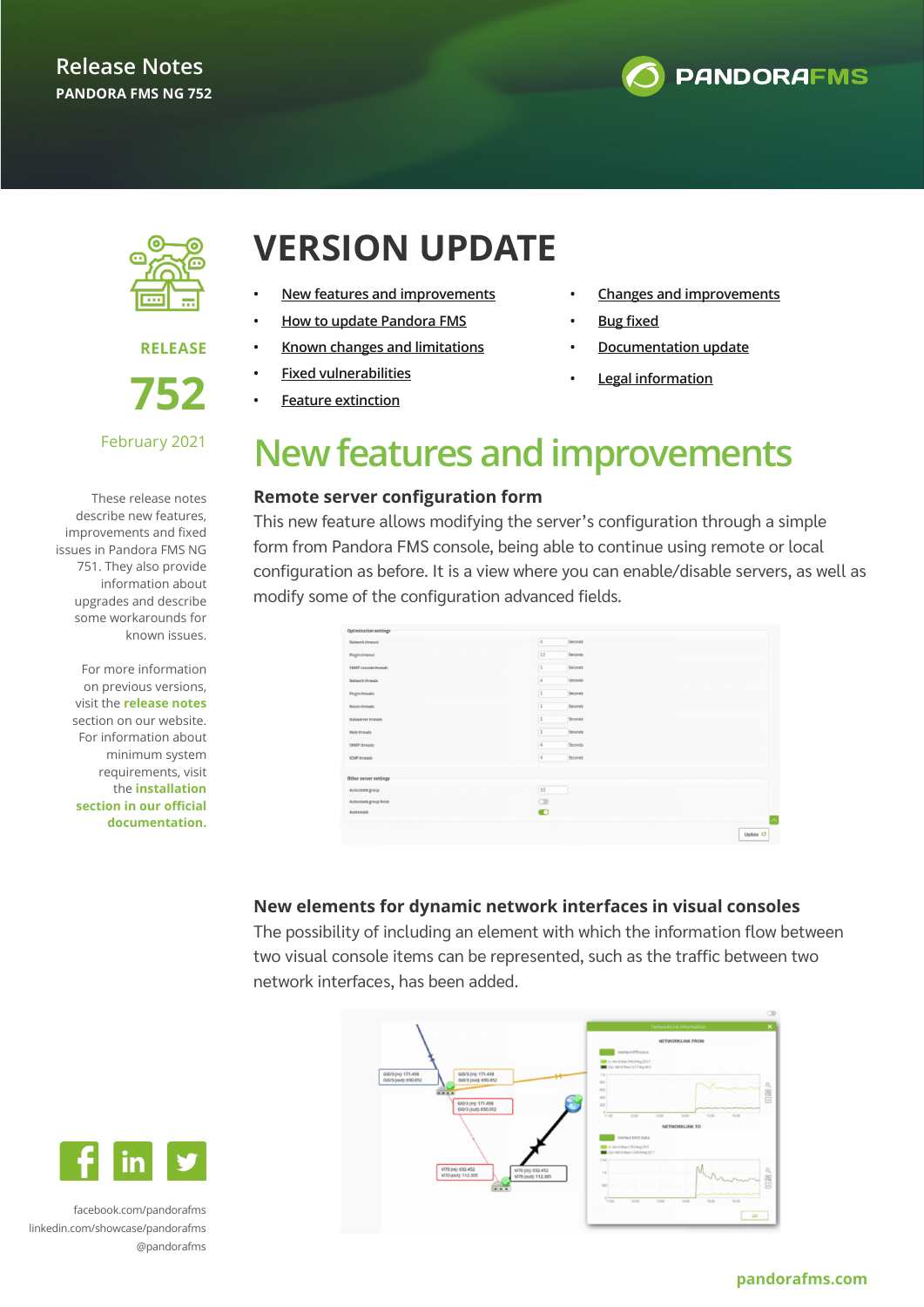<span id="page-1-0"></span>

### **How to update Pandora FMS**

There are several ways to update Pandora FMS console:

**Through Update**   $\mathbf{v}$ **Manager**, in Pandora FMS console itself, automatically (it requires console internet connection).

 $\mathbf{v}$ **Through Update Manager**, in Pandora FMS console itself, manually, through OUM update files.

**By manually installing**   $\mathbf{v}$ **packages** (rpm, deb...) and later updating the console through the web interface.

> The server will have to be manually updated through RPM or tarball packages.

You can find more information about Pandora FMS downloads on our website:

OpenSource version packages.

Enterprise version packages.

For detailed information and the steps to follow to update each item, classified by operating systems, go to our Wiki

### **Improvements in dynamic services**

An advanced mode has been implemented in dynamic services that allows the use of regular expressions to be able to match agent conditions, modules and custom fields (both name and value), as well as warning messages when any of these fields fails to match any agent.

|                                  | Edit element   |   |
|----------------------------------|----------------|---|
| Description                      | Agentes        |   |
| Type                             | Dynamic        | v |
| Matching objects type            | Agent          | w |
| Filter by group                  | Any            | v |
| Use regular expresions selectors |                |   |
| Having agent name                | $*$ aca. $*$ ? |   |
| Having module name               |                |   |
| Having custom fields $\bigcirc$  |                |   |
| Custom field name                | Aserial.*      |   |

### **New macros available in event responses**

Macros for " data ", " event instruction " and " moduledescription " have been added inside event responses.

# **Known changes and limitations**

### **Improved maintenance and deployment of historical database through**

### **pandora\_db**

History database maintenance has been modified through pandora db, where it will no longer be necessary to have the maintenance separate from the main and historical databases, being carried out just from the configuration of the main database. In the next release (753) a visual configuration interface will be implemented to create it.

# **Fixed vulnerabilities**

In this release, different entryways (XSS) to Pandora FMS code through the web browser in the following views have been solved:

| Caso# | GitLab # | <b>Descripción</b>                                                                                                                                     |
|-------|----------|--------------------------------------------------------------------------------------------------------------------------------------------------------|
| N/A   | 4025     | Added the need to re-enter the password for the user who wants to change their<br>password within Pandora FMS console, except for administrator users. |

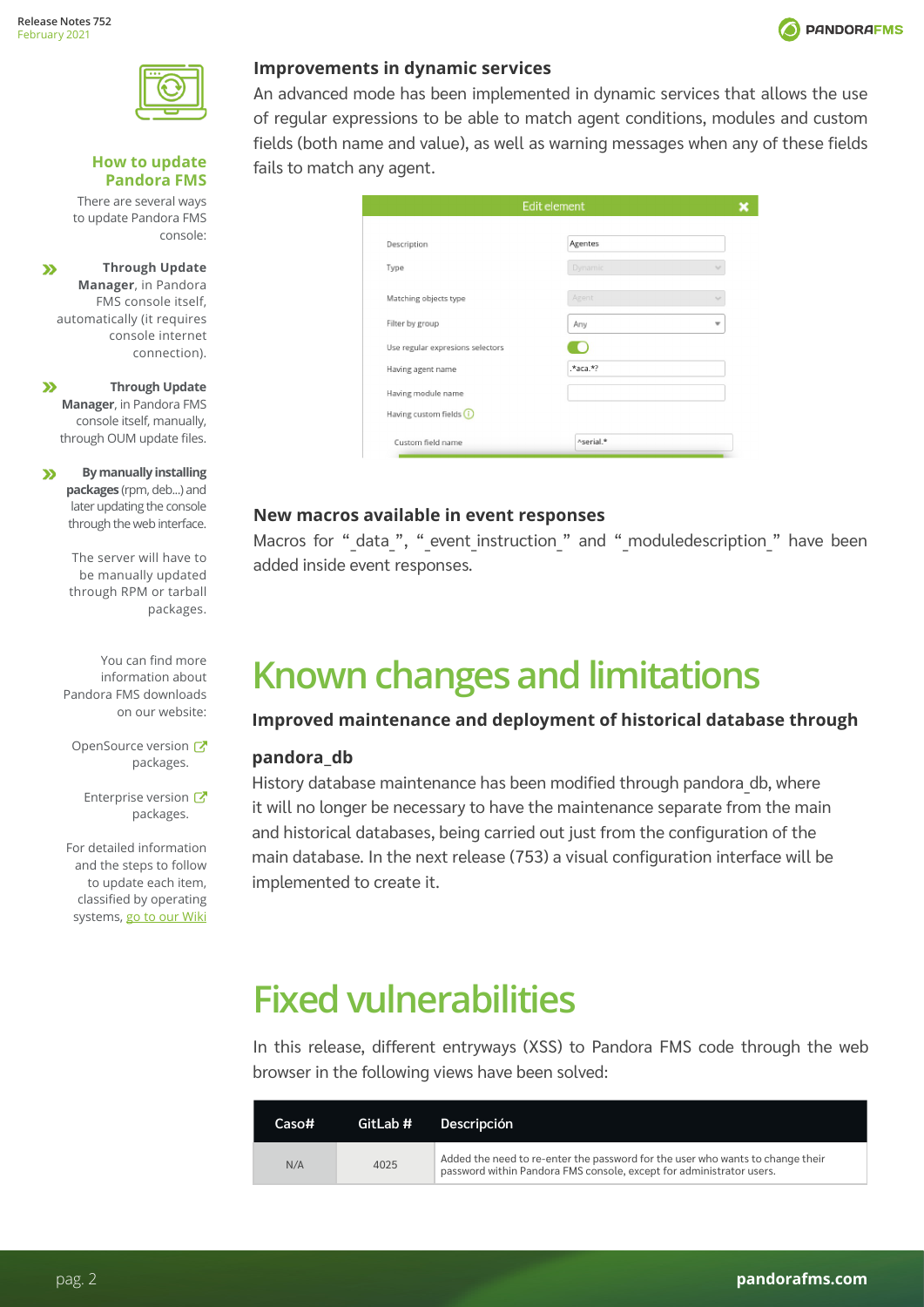

# <span id="page-2-0"></span>**Other resources**

### **for your interest**

- Documentation of  $\mathbb{Z}$ Pandora FMS online
	- Plugin Library &
- Pandora FMS official **T** technical support

# **Feature extinction**

- Visual console manager extension has been removed.
- The possibility of generating Metaconsole log reports has been deleted.
- The backup extension has been removed, now the feature is integrated into Pandora FMS Discovery.
- Deleted event statistics view.
- Deleted the entry in the Tools -> IPAM menu, leaving only Admin Tools -> IPAM.

# **Changes and improvements**

| Case# | GitLab # | Description                                                                                                                                                                                                             |
|-------|----------|-------------------------------------------------------------------------------------------------------------------------------------------------------------------------------------------------------------------------|
| N/A   | 6922     | Removed .vstafs and MYMETA.json files, which are not required but imply dependency<br>conflicts.                                                                                                                        |
| N/A   | 6889     | Removed IP column from the list of connected users in order to comply with RGPD<br>regulations.                                                                                                                         |
| N/A   | 6886     | Deleted the possibility of adding the Permissions report item within report templates.                                                                                                                                  |
| N/A   | 2948     | Added a new form to modify Pandora FMS server configuration.                                                                                                                                                            |
| N/A   | 6849     | Removed Visual console manager extension.                                                                                                                                                                               |
| N/A   | 6665     | Added new macros that can be used within event responses.                                                                                                                                                               |
| N/A   | 5840     | Modified the install.php file so that when a random password is generated, it complies<br>with Percona password policy.                                                                                                 |
| 10974 | 6825     | Added token to control the maximum elements in custom charts and to see a warning<br>message when more than the configured ones are included.                                                                           |
| N/A   | 6351     | Deleted the possibility of generating Metaconsole log reports.                                                                                                                                                          |
| N/A   | 6048     | Modified WUX file upload text notifying the possibility of uploading .side files for<br>Selenium 3.                                                                                                                     |
| N/A   | 7037     | Fixed regular expression matching in the Agent field of certain items in report<br>templates.                                                                                                                           |
| N/A   | 6985     | Visual enhancements made in the settings of the mail to be used by Pandora FMS,<br>changing the SSL/TLS option to just SSL and adding a warning text box for SMTP<br>cases with specific ports for Gmail and Office365. |
| N/A   | 6915     | Modified license types, in the license view, by Perpetual or Trial.                                                                                                                                                     |
| N/A   | 6913     | Improved WUX tool performance in DOCKER environments.                                                                                                                                                                   |
| N/A   | 6862     | Added all dependencies, both OpenSource and Enterprise, for Pandora FMS docker<br>public image.                                                                                                                         |
| N/A   | 6847     | Added pandora db.sql and pandoradbdata.sql files within Pandora FMS OUM files so<br>that they are updated with the changes of each version.                                                                             |
| N/A   | 6845     | Deleted the backup extension since it is within Discovery feature.                                                                                                                                                      |
| N/A   | 6844     | Deleted event statistics view.                                                                                                                                                                                          |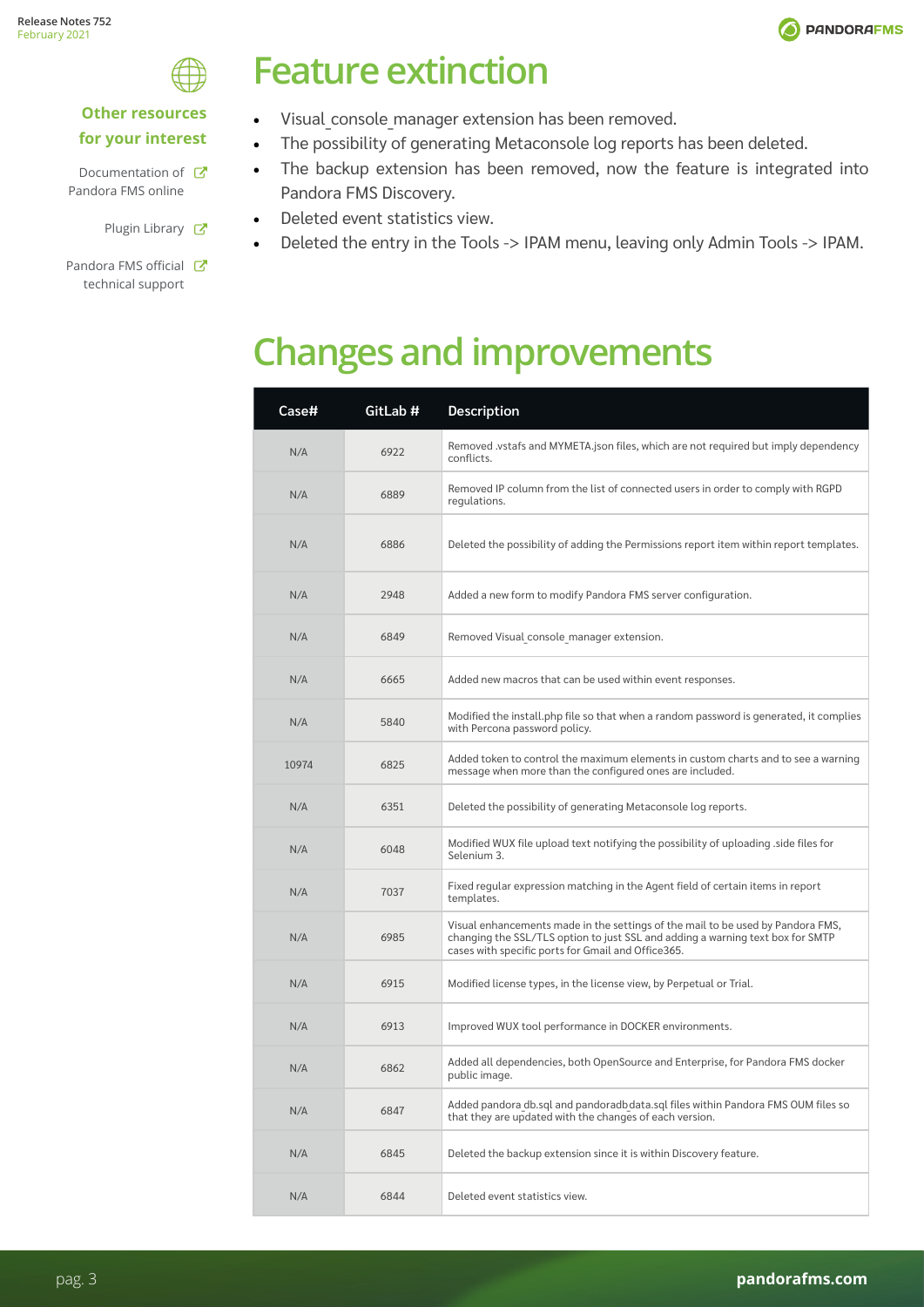### <span id="page-3-0"></span>**Changes and improvements**

| Case#          | GitLab #                              | Description                                                                                                                                           |
|----------------|---------------------------------------|-------------------------------------------------------------------------------------------------------------------------------------------------------|
| N/A            | 1175                                  | Updated copyright texts of Artica Soluciones Tecnológicas in all Pandora FMS files.                                                                   |
| N/A            | 6815                                  | Modified the SAP HANA plugin for Windows to avoid controlling the .exe files that<br>Windows performs and not be able to use the plugin correctly.    |
| N/A            | 6384                                  | Created new brutus elements in visual consoles of dynamic input/output interface<br>elements.                                                         |
| N/A            | 6652                                  | Modified maintenance of main and historical database through pandora db.                                                                              |
| N/A            | 6158                                  | Dynamic service improvements to be able to use regular expressions and custom<br>agent fields of agents in configuration drawing.                     |
| N/A            | 6126                                  | Added report type selector when using a scheduled task to save the report in disk.                                                                    |
| N/A            | 6933                                  | Changed display of alert templates, actions and commands based on group<br>permissions.                                                               |
| N/A            | 6779                                  | SNMP tag "event criticity" visually replaced by "event severity".                                                                                     |
| N/A            | 6280                                  | Added certificate and sign within software agents for MacOS                                                                                           |
| 10181          | 6146                                  | Improved Kafka plugin to return an output supported by Pandora FMS, as well as new<br>options to include thresholds.                                  |
| N/A            | 6932                                  | Increased the amount of characters to be able to use in tag naming.                                                                                   |
| N/A            | 5265                                  | Modified regular expression matching for the agent field within report items, by<br>previously having a match within report creation in the template. |
| 10801<br>11254 | 6908<br>11254<br>6959<br>7020<br>6938 | Optimization of the SNMP Browser feature, where timeouts are deleted for interfaces<br>with many devices, limiting MIB translation by default.        |
| N/A            | 7003                                  | Added new filters for Oper Status, Admin Status for SNMP interface wizards.                                                                           |

# **Bug fixes**

| Case# | GitLab # | <b>Description</b>                                                                                                               |
|-------|----------|----------------------------------------------------------------------------------------------------------------------------------|
| 11176 | 6896     | Fixed ACLs error when trying to see a snapshot of any type of module, automatically<br>logging out from the console.             |
| 11192 | 6930     | Fixed alert firing bug for module templates in unknown state.                                                                    |
| N/A   | 6920     | Fixed string data display with snapshots activated for the mobile version.                                                       |
| N/A   | 6902     | Modified pandora db performance to remove uninitialized elements by leaving the<br>token empty within performance configuration. |
| N/A   | 6901     | Fixed introduction of custom graphics within Metaconsole visual consoles.                                                        |
| N/A   | 6897     | Modified certain styles of some views of the Metaconsole that made their features<br>fail.                                       |
| N/A   | 6895     | Fixed the possibility of creating scheduled tasks to send reports by email without<br>choosing any report template.              |

**O** PANDORAFMS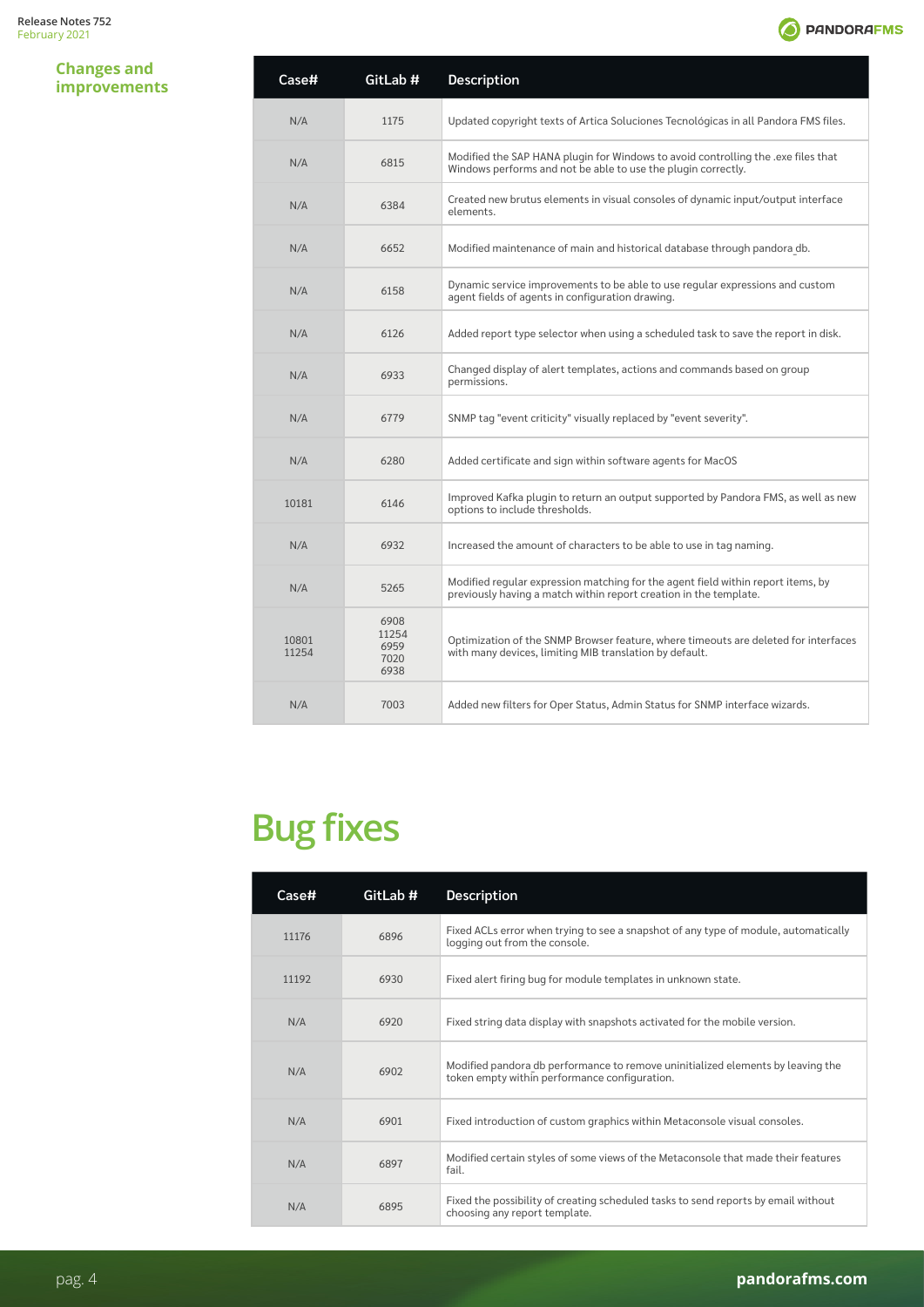

| <b>Bug fixes</b> | Case#          | GitLab #     | Description                                                                                                                                     |
|------------------|----------------|--------------|-------------------------------------------------------------------------------------------------------------------------------------------------|
|                  | N/A            | 6893         | Fixed the possibility of creating event filters without a name, where now an error<br>window will appear when trying to create them.            |
|                  | N/A            | 6863         | Fixed the styles of the service massive operation view.                                                                                         |
|                  | N/A            | 6854         | Modified a warning when starting the server referring to pandora db as it does not<br>have a history database.                                  |
|                  | N/A            | 6822         | Fixed an error in the SNMP view when not having any agent created in Pandora FMS.                                                               |
|                  | N/A            | 6819         | Fixed an error in tag view when not having any agent created in Pandora FMS.                                                                    |
|                  | N/A            | 6804         | Modified the error when trying to access an Enterprise feature in Pandora FMS<br>OpenSource version.                                            |
|                  | N/A            | 6799         | Fixed dashboard widget width management error.                                                                                                  |
|                  | N/A            | 6798         | Fixed dashboard display priority, where it always prioritized the first widget created no<br>matter where it was located.                       |
|                  | N/A            | 6797         | Modified the default timeout for generating reports in PDF to be able to see large<br>reports.                                                  |
|                  | 10869<br>10704 | 6792         | Fixed the interpretation of the WMI modules where the capitalization of the elements<br>was taken into account.                                 |
|                  | N/A            | 6791         | Modified the performance of pandora db, which deleted all sessions from the console<br>when it was executed.                                    |
|                  | N/A            | 6786         | Fixed SNMP remote component creation when using dynamic scan option.                                                                            |
|                  | 11050          | 6765         | Fixed the change of SNMP password data when changing any token in SNMP v3 in<br>massive operations.                                             |
|                  | N/A            | 6755         | Modified data retrieval of the group report item in Metaconsole to obtain data from<br>the Metaconsole table instead of that of the first node. |
|                  | 10398          | 6744<br>6142 | Fixed the rescanning field of VMware tasks whereby when editing it, the rescanning<br>would always be enabled.                                  |
|                  | 11010          | 6737         | Fixed group status widget to take into account secondary groups.                                                                                |
|                  | 10925          | 6736         | Fixed Quickshell working when using self-signed certificates.                                                                                   |
|                  | N/A            | 6727         | Visual bug fixes in SAP view.                                                                                                                   |
|                  | N/A            | 6719         | Fixed the warning when starting the server in the OpenSource version not having the<br>correct Enterprise parameters.                           |
|                  | N/A            | 6718         | Fixed visual error in the software agent installer in Windows.                                                                                  |
|                  | N/A            | 6707         | Fixed data compaction in the history database whereby entries in tconfig were<br>duplicated.                                                    |
|                  | N/A            | 6705         | Modified policy enforcement errors through Metaconsole when using agent auto<br>configuration with centralized mode active.                     |
|                  | N/A            | 6698         | Fixed Metaconsole default visual consoles display.                                                                                              |
|                  | N/A            | 6689         | Fixed group selectors in Metaconsole module view.                                                                                               |
|                  | N/A            | 6687         | Modified the install php file to take into account when it is a Metaconsole.                                                                    |
|                  | N/A            | 6682         | Fixed the problem where the same component could be created more than once,<br>giving an error when using it later.                             |
|                  | N/A            | 6681         | Fixed multiple SNMP network component creation when using SNMP Browser.                                                                         |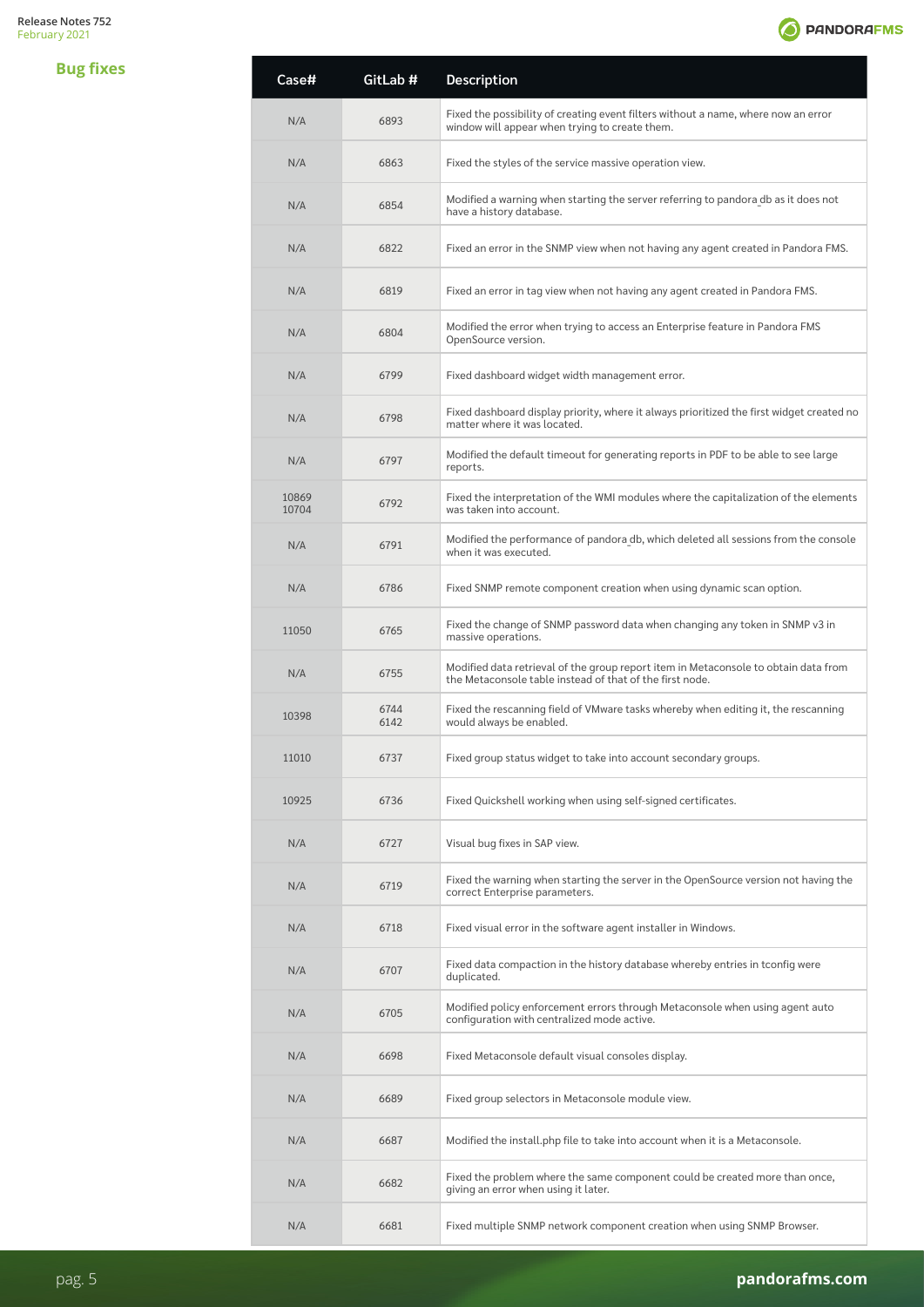**Bug fixes**



| <b>Case#</b> | GitLab # | <b>Description</b>                                                                                                                  |
|--------------|----------|-------------------------------------------------------------------------------------------------------------------------------------|
| N/A          | 6675     | Revised and fixed Metaconsole visual console items.                                                                                 |
| N/A          | 6674     | Added default field in service size in visual console to avoid errors in services with<br>many elements.                            |
| 11001        | 6670     | Fixed SNMP alert priorities.                                                                                                        |
| N/A          | 6666     | Fixed Mainframe extension to be able to access with a standard non-administrator<br>user.                                           |
| N/A          | 6664     | Fixed errors in service editing and creation with brackets in the name in Metaconsole.                                              |
| N/A          | 6653     | Fixed visual console public link display when they are linked to other visual consoles.                                             |
| 10560        | 6651     | Fixed agent filtering in Metaconsole policies.                                                                                      |
| N/A          | 6645     | Changed the Discovery task view so that tasks from groups you do not have<br>permission to cannot be seen.                          |
| N/A          | 6643     | Fixed the summary of Discovery VMWare tasks, whereby it always indicated that the<br>task had not been executed.                    |
| N/A          | 6637     | Fixed fired alert counting in Metaconsole tactical view.                                                                            |
| N/A          | 6636     | Fixed pie graphs element display in visual console public links.                                                                    |
| N/A          | 6634     | Fixed the visual error that appeared after deleting a recognition task in Discovery.                                                |
| N/A          | 6632     | Modified the favorite Dashboard view in the side menu, where all dashboards were<br>favorites previously.                           |
| N/A          | 6631     | Fixed ACL widget display issues within dashboards and added information about it in<br>the documentation of Pandora FMS wiki.       |
| N/A          | 6628     | Fixed title and subtitle deletion in Pandora FMS OpenSource version.                                                                |
| 10909        | 6627     | Fixed alert correlation rule updating bug.                                                                                          |
| N/A          | 6623     | Fixed module editing filtering in Metaconsole whereby only modules created in<br>Metaconsole were displayed instead of all modules. |
| N/A          | 6614     | Fixed error message when deleting a plugin in the Metaconsole.                                                                      |
| N/A          | 6613     | Fixed network component filtering in the Metaconsole.                                                                               |
| N/A          | 6609     | Fixed visual bug in agent auto configuration in the Metaconsole.                                                                    |
| N/A          | 6605     | Fixed Pandora FMS general search to locate network maps.                                                                            |
| N/A          | 6582     | Fixed module filtering in mass operations using status filter.                                                                      |
| N/A          | 6562     | Fixed SNMP alert deletion through mass operations.                                                                                  |
| N/A          | 6539     | Fixed visual error when creating a service in manual mode instead of smart mode.                                                    |
| N/A          | 6534     | Fixed visual console displacement when using visual console migration from legacy to<br>current mode.                               |
| N/A          | 6515     | Fixed collection message when there are no agents included.                                                                         |
| N/A          | 6509     | Fixed total module counting and counting by state in agent view.                                                                    |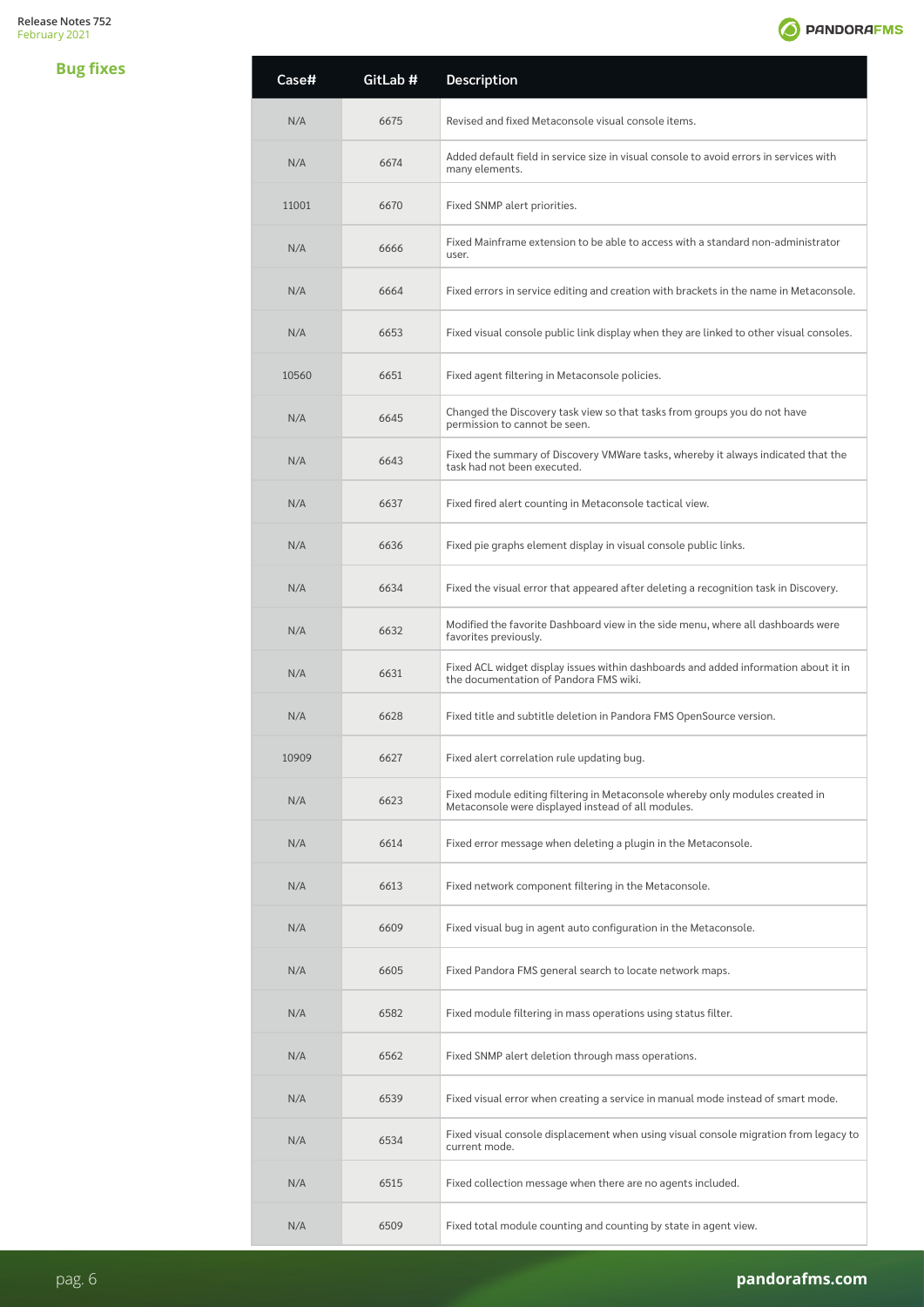**Bug fixes**



| Case# | GitLab # | Description                                                                                                                                         |
|-------|----------|-----------------------------------------------------------------------------------------------------------------------------------------------------|
| N/A   | 6507     | Fixed Metaconsole policy application during Metaconsole agent auto configuration<br>when having centralized mode enabled.                           |
| N/A   | 6446     | Fixed visual error in visual console when using the dark fullscreen mode.                                                                           |
| N/A   | 6425     | Fixed visual error when deploying the advanced options of Metaconsole module<br>creation.                                                           |
| N/A   | 6407     | Fixed the possibility of making SNMPWalk checks by means of the console's SNMP<br>Browser choosing a Server Satellite as server to be executed.     |
| N/A   | 6405     | Fixed the deletion of the conf and md5 files of the agents in the node when they are<br>deleted from the Metaconsole with centralized mode enabled. |
| N/A   | 10771    | Fixed visual console widget display in dashboards when dealing with large visual<br>consoles.                                                       |
| N/A   | 6403     | Fixed Pandora FMS active user display to only be able to see those that belong to the<br>same permission group.                                     |
| N/A   | 6388     | Modified script paths where two different paths appeared, leaving only /usr/share/<br>pandora server/util/recon scripts                             |
| N/A   | 6355     | Fixed widget messages in an ACL display dashboard; additionally added ACL display<br>information in dashboards.                                     |
| N/A   | 6347     | Fixed the erroneous possibility of choosing multiple agents for editing within the<br>Metaconsole.                                                  |
| N/A   | 6506     | Fixed normal-state module counting within the group view.                                                                                           |
| N/A   | 6505     | Fixed total monitor counting and server performance within tactical views, so that<br>inactive modules are not taken into account.                  |
| N/A   | 6503     | Fixed alert counting in the tactical view so that inactivated alerts are not taken into<br>account.                                                 |
| N/A   | 6501     | Fixed the possibility of entering external links by default as a user's home screen.                                                                |
| N/A   | 6498     | Modified email alert templates so that the icons take into account the type of status<br>of the module itself.                                      |
| N/A   | 6490     | Fixed the action selector to add to an alert when editing it to add new actions.                                                                    |
| N/A   | 6449     | Fixed collection folder deletion failure when deleted from Metaconsole with<br>centralized mode enabled.                                            |
| N/A   | 6447     | Fixed visual help bugs in visual console elements.                                                                                                  |
| N/A   | 6340     | Fixed visual bugs of additional agent information within the Metaconsole tree view.                                                                 |
| N/A   | 6339     | Fixed visual errors in the monitor view within the Metaconsole.                                                                                     |
| N/A   | 6335     | Fixed bugs referring to the "waitForText" command within web checks using Selenium<br>3.                                                            |
| 10681 | 6321     | Fixed the maximum limit of labels in a graph for which all were previously shown<br>without respecting the maximum number of elements to display.   |
| N/A   | 6319     | Fixed the problem in getValue and asynchronous web module creation, whereby they<br>were created as image mode when they should not.                |
| N/A   | 6292     | Fixed service creation through massive operations.                                                                                                  |
| N/A   | 6282     | Fixed creating module templates without entering any data.                                                                                          |
| N/A   | 6209     | Fixed screen mirroring error when using Quickshell in Firefox.                                                                                      |
| 7654  | 6091     | Modified errors within Pandora FMS console log to avoid fill-up with non-critical<br>information.                                                   |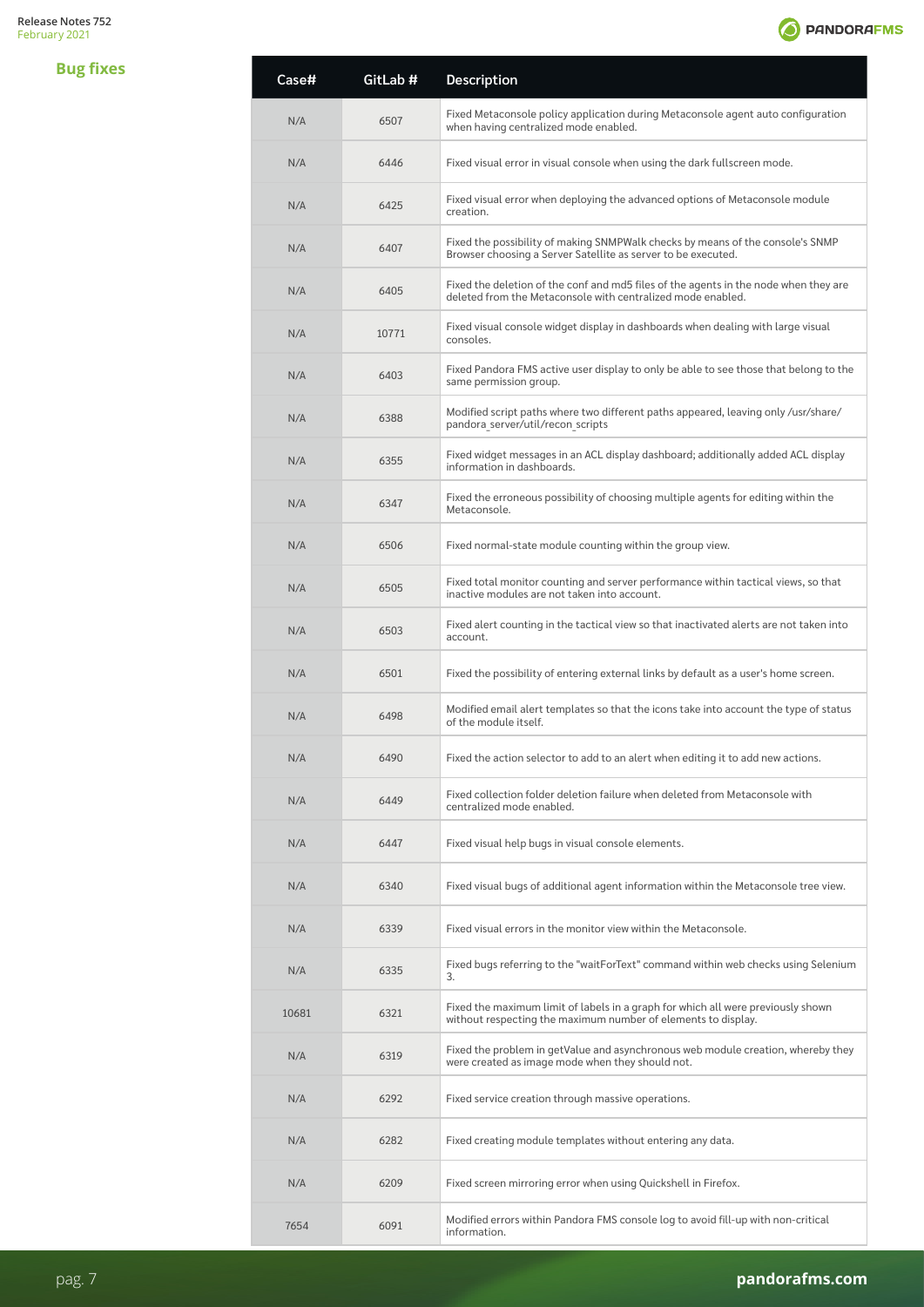<span id="page-7-0"></span>**Bug fixes**



| Case#                 | GitLab # | Description                                                                                                                         |
|-----------------------|----------|-------------------------------------------------------------------------------------------------------------------------------------|
| N/A                   | 6065     | Fixed visual errors in graphic generation for the correct display of labels.                                                        |
| N/A                   | 5983     | Fixed visual errors in the different tree views when displaying alerts, data and graphs.                                            |
| N/A                   | 5489     | Fixed filtering the general search engine by groups, where secondary groups are now<br>taken into account.                          |
| N/A                   | 5351     | Fixed visual problem of PDF graph generation of custom SQL queries.                                                                 |
| N/A                   | 5115     | Fixed Metaconsole monitor view filtering by which the submenu would disappear.                                                      |
| N/A                   | 4953     | Fixed admin user login through LDP in Metaconsole whereby it only logged in with<br>local data, not through LDAP.                   |
| N/A                   | 4491     | Modified the colors used for value representation when hovering over a bar graph in a<br>visual console.                            |
| N/A                   | 3661     | Added the possibility of choosing which server will execute certain Discovery features.                                             |
| N/A                   | 6856     | Fixed server warning: "Use of uninitialized value \$retries in numeric lt (<) at /usr/lib/<br>perl5/PandoraFMS/Tools.pm line 1586." |
| N/A                   | 7001     | Fixed latency modules for OpenSource servers.                                                                                       |
| 10973                 | 6723     | Fixed the color of the lines between visual consoles showing the status between<br>elements.                                        |
| N/A                   | 6151     | Modified RPM packages for Suse for which there were dependency errors even though<br>they all existed.                              |
| N/A                   | 6876     | Fixed Export Server erroneous operation.                                                                                            |
| N/A                   | 6855     | Fixed network scanning errors in Pandora FMS OpenSource version.                                                                    |
| 11094                 | 6800     | Fixed deletion of fields 11 to 20 in SNMP alerts regardless of the action to be taken.                                              |
| N/A                   | 6790     | Fixed summary view in Discovery Oracle tasks.                                                                                       |
| 10891                 | 6624     | Fixed SQL errors in Discovery VMWare tasks when dealing with old tasks.                                                             |
| 1359<br>11363<br>8763 | 4704     | Fixed boolean web modules which did not give critical results when obtaining timeout<br>on the page to monitor.                     |
| N/A                   | 6864     | Fixed graph forwarding by mail, where graphs are cropped or do not appear for Gmail<br>and Office 365.                              |

# **Documentation update**

| <b>Case#</b> | GitLab # | <b>Description</b>                                                                                                                          |
|--------------|----------|---------------------------------------------------------------------------------------------------------------------------------------------|
| N/A          | 6125     | Added advanced option for plugins in console.                                                                                               |
| N/A          | 6419     | Added documentation of the new modulecustomid macro for integrations with<br>third-party applications through API/CLI calls.                |
| N/A          | 6684     | Modified information of the data obtained through SNMP Wizards to clarify visible<br>data before creating the module with incremental data. |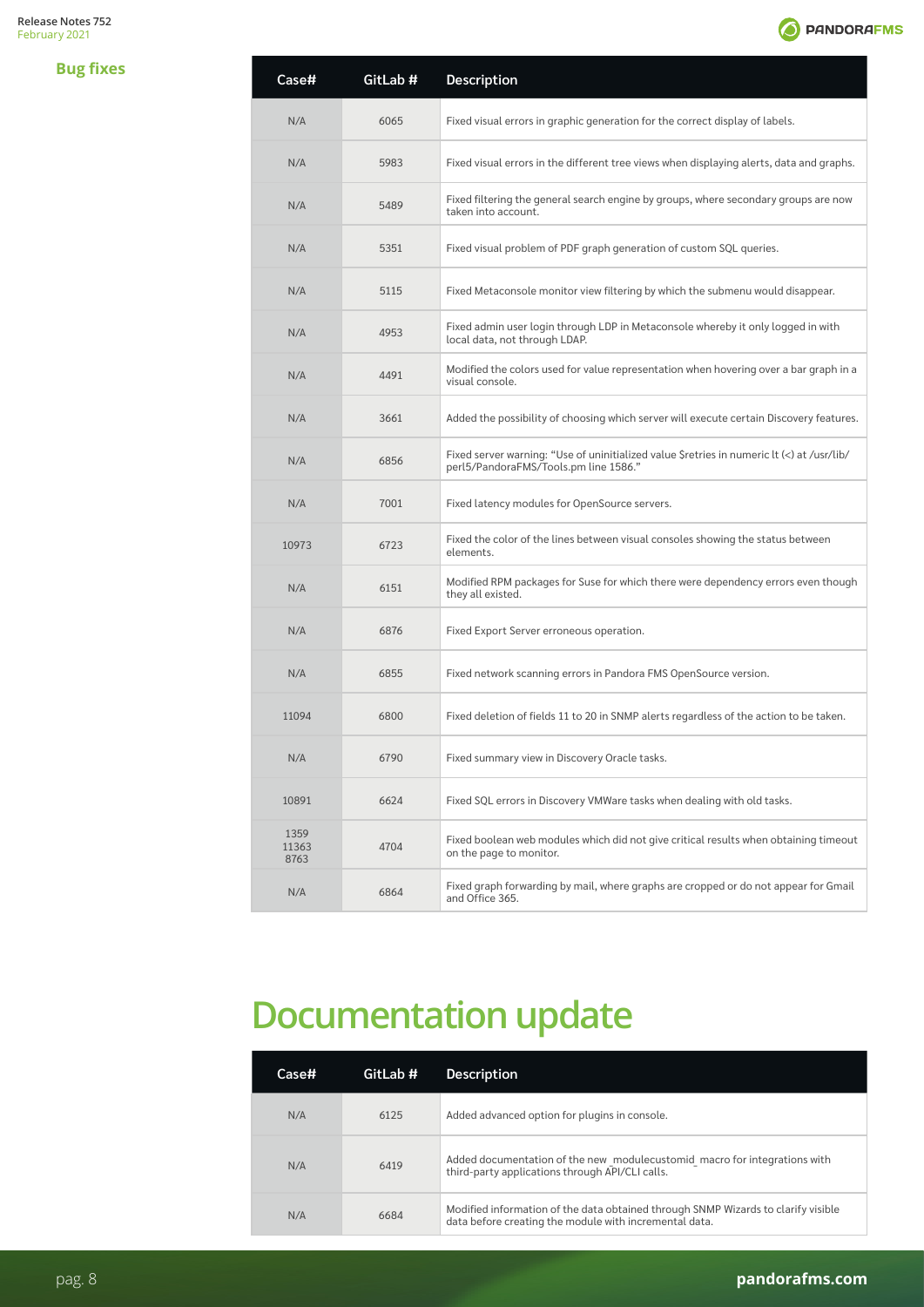### **Documentation update**

| Case# | GitLab # | Description                                                                                                                     |
|-------|----------|---------------------------------------------------------------------------------------------------------------------------------|
| N/A   | 6717     | Updated product installation documentation to add the new dependencies, such as<br>the operating systems supported by the tool. |
| N/A   | 6829     | Added information about the new control token for the elements that can be<br>displayed within a custom chart.                  |
| N/A   | 6158     | Updated dynamic service documentation.                                                                                          |
| N/A   | 6957     | Added documentation Pandora FMS server new remote configuration.                                                                |
| 11169 | 6882     | Added information from the API/CLI call set create alert template with the "not<br>normal" option.                              |
| N/A   | 6843     | Added warning in graphic display for environments with a time zone different from the<br>one configured in the user.            |
| N/A   | 6814     | Documented changes to module graph call.                                                                                        |
| N/A   | 6811     | Added documentation for the debug mode of WUX modules.                                                                          |
| N/A   | 6701     | Added documentation on relation rules within Metaconsole configuration.                                                         |
| N/A   | 6607     | Tentacle Server documentation updated.                                                                                          |
| N/A   | 6588     | Modified ACL permission information in dashboard element display.                                                               |
| N/A   | 3551     | Agent cache management update in Metaconsole.                                                                                   |
| N/A   | 5986     | Updated documentation of the use xml timestamp token in Pandora FMS server<br>configuration.                                    |
| 10181 | 6146     | Added new documentation with the modified fields of the Kafka plugin.                                                           |
| N/A   | 7046     | Updated documentation of DOCKER environments for selenium deployment.                                                           |

**O** PANDORAFMS